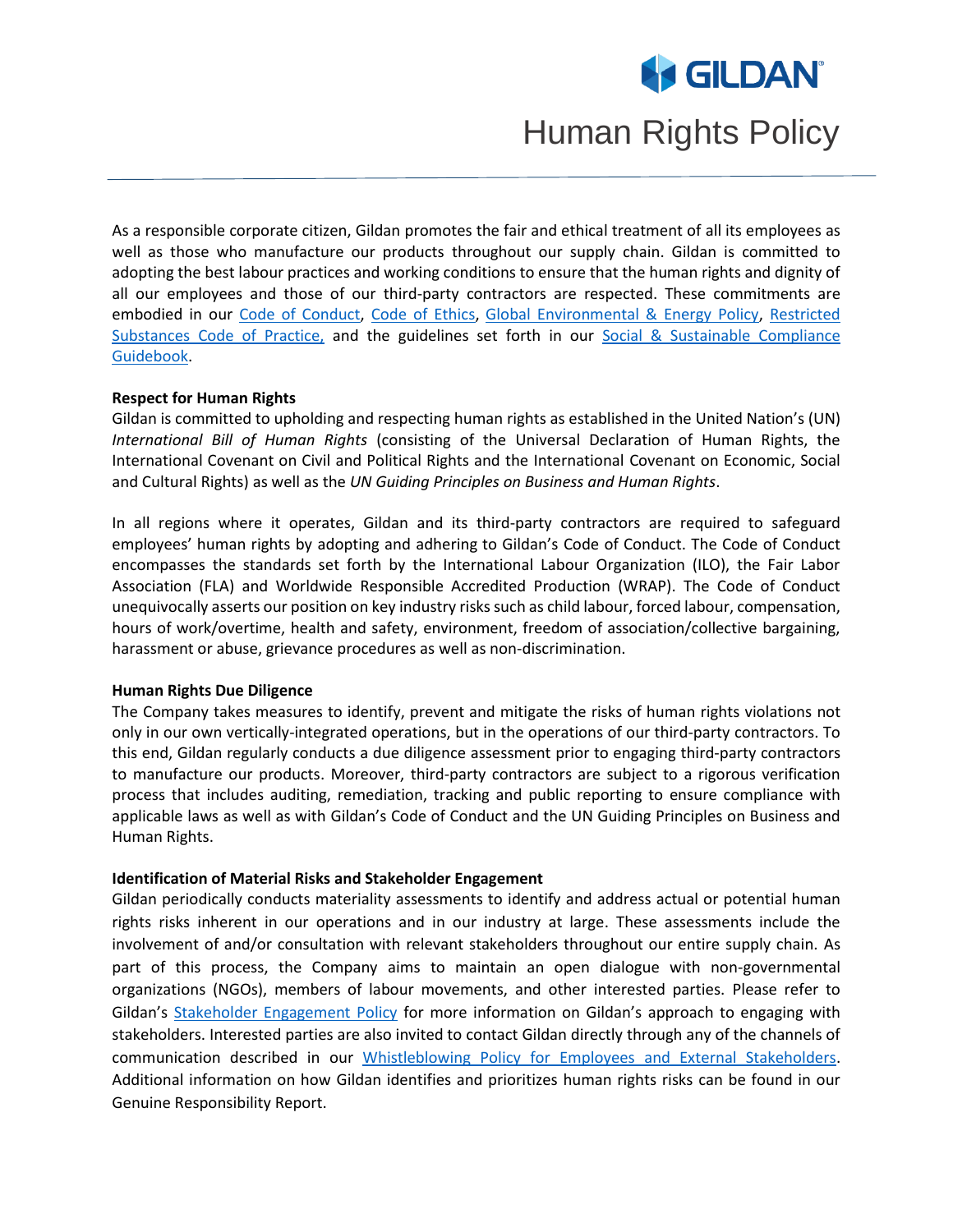

#### **Human Rights Risks**

As an output of our latest materiality assessment process, we have identified five salient human rights risks that are inherent in our operations and supply chain, and six human rights risks which are generally present in our industry. Details of these specific risks, as well our approach to addressing them, are outlined below.

#### *Gildan's Salient Human Rights Risks*

1. Freedom of Association and Collective Bargaining

Gildan and its third-party contractors recognize and respect the right of employees to freedom of association and collective bargaining. The Company engages in a constructive and open dialogue process with union representatives as well as with all employees through its established grievance mechanisms and monitors this engagement through its Social Compliance program. Our Social & Sustainable [Compliance Guidebook](https://www.genuineresponsibility.com/media/uploads/policies/social_and_sustainable_compliance_guidebook_2019.pdf) includes detailed benchmarks on how our third-party contractors must also respect this fundamental right. Gildan also has a zero-tolerance policy towards intimidation or attacks to union representatives and other human rights defenders.

## 2. Health and Safety

The health and safety of our employees is a top priority at Gildan. As part of our commitment, Gildan and its third-party contractors take all necessary measures to provide employees with a safe and healthy workplace. This includes the adoption of policies and proceduresto prevent accidents and illnesses arising out of or occurring in the course of performing work at Company or contractor facilities. Gildan performs periodic reviews of its health and safety protocols to ensure that we remain at the forefront of industry trends and best practices. As part of this mindset, the Company will adapt as necessary to best protect the health and safety of its employees during times of crisis, such as the COVID-19 pandemic. Additional information on our health and safety initiatives can be found in our Genuine Responsibility Report.

## 3. Women's Rights

At Gildan we value the work and commitment of the women we employ in our operations as they represent almost 50% of our global workforce. We recognize the importance of protecting their rights, as established in the Convention on the Elimination of Discrimination Against Women, as they are at higher risk of facing discrimination and/or other disadvantages which can limit their access to opportunities. As part of our overall commitment to diversity and inclusion, we strive to break down the barriers for women to be successful in the workplace and help them to develop leadership skills that will serve them well in their personal and professional lives. Helping women advance in their careers is not only the right thing to do, it benefits our Company. We recognize that developing gender diversity in management roles leads to more effective management and more productive work environments. We have implemented programs that provide women with training, networking opportunities and resources to help them build their personal toolkit for success. In addition, through our Diversity and Inclusion Policy, Gildan has adopted initiatives that include building a pipeline of future female leaders, conducting inclusive leadership and diversity and inclusion awareness trainings across the organization, and introducing sponsorship programs for high potential female talent. Additional information on women empowerment programs at Gildan can be found in our Genuine Responsibility Report.

## 4. Harassment and/or Abuse

Gildan is committed to maintaining a work environment that is free from harassment or intimidation, a commitment that is embodied in our Global Anti-Harassment Policy. Gildan does not tolerate harassment and/or abuse in our operations or throughout our supply chain. Gildan strives to treat every employee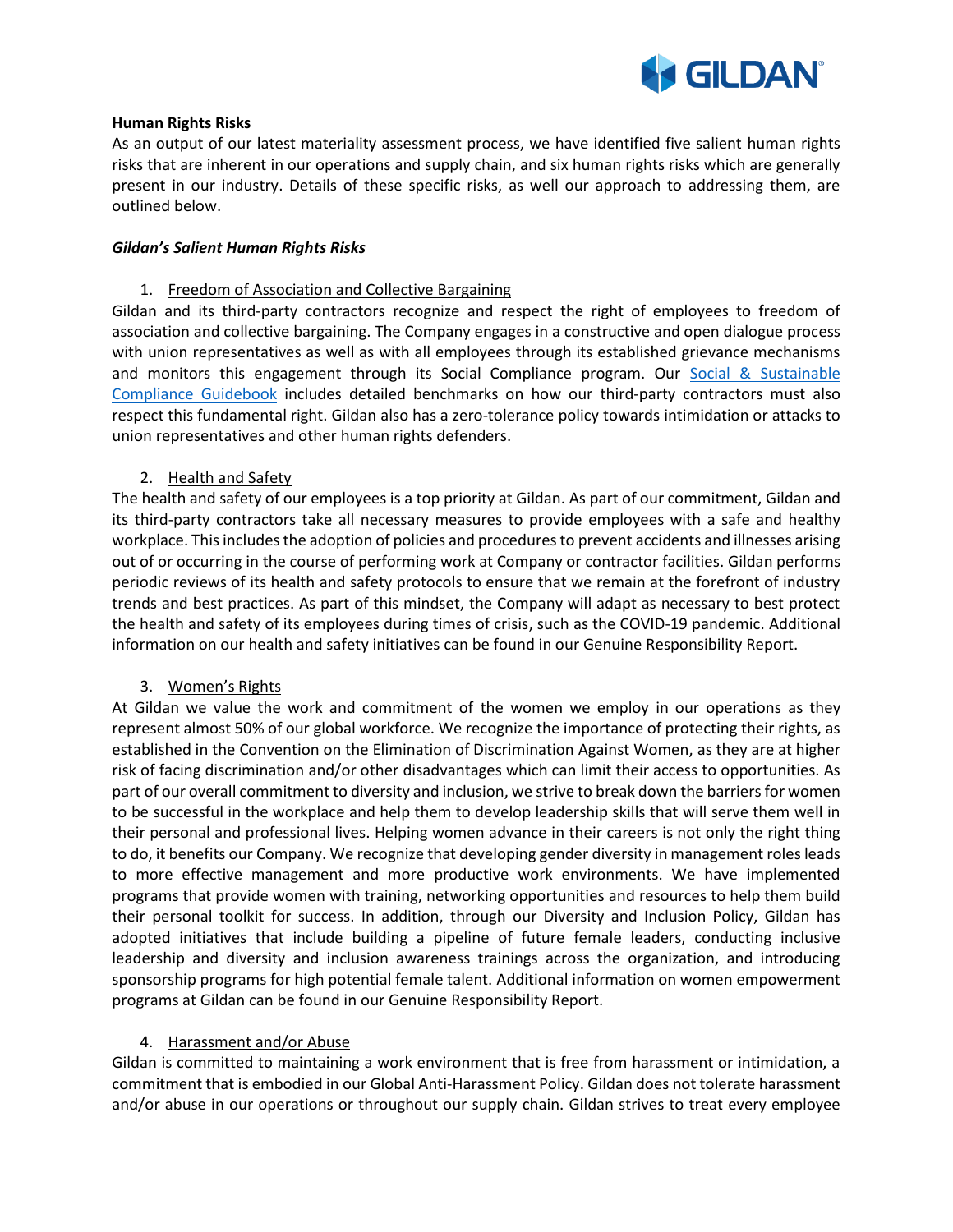

with respect and dignity and makes every reasonable effort to ensure that no employee is subjected to any physical, sexual, psychological, or verbal harassment or abuse in the workplace, and expects the same commitment from its third-party contractors and other business partners. Gildan will take immediate action against any employee or third-party contractor who violates the harassment and/or abuse principle included in the Company's Code of Conduct.

## 5. Working Hours

Gildan's Code of Conduct, which is premised on ILO conventions No. 1 and 14, places strict limits on the working hours of Gildan employees and those of our third-party contractors. Accordingly, no Gildan or contractor employee will be required to work more than a total of 60 hours per week or the regular and overtime hours permitted by the law of the country where the employee works, whichever is less. In addition, the regular work week shall not exceed 48 hours. Furthermore, employees must be allowed at least 24 consecutive hours of rest in every seven-day period and all overtime work shall be consensual. Finally, Gildan and third-party contractors shall not request overtime on a regular basis and shall compensate all overtime work at a premium rate.

## *General Industry Risks*

## 1. Child Labour

At Gildan we consider child labour to be a zero-tolerance issue. Gildan and third-party contractor employees across our entire supply chain must be at least 16 years of age or over the age for completion of compulsory education or the legal working age of the country in which they work, whichever is higher. Furthermore, no employee under the age of 18 may be employed in any form of hazardous conditions.

# 2. Forced Labour

Gildan does not tolerate any form of forced labour and human trafficking, or any type of modern slavery, across its entire supply chain, including: prison labour, indentured labour, bonded labour or any other form of forced labour. See [Gildan's Statement on Modern Slavery and Human Trafficking](https://gildancorp.com/en/responsibility/modern-slavery-act-transparency-statement/), which describes the steps we take to identify and eradicate modern slavery and human trafficking from our supply chain and our own operations.

## 3. Compensation

Gildan provides its employees the legal minimum wage or the prevailing industry wage of the countries where they are located, whichever is higher. We comply, and we expect all our third-party contractors to comply with all laws and collective bargaining agreements, where applicable, that govern employee wages and fringe benefits. Our employees have the right to compensation for a regular work week that is not only adequate to meet their basic needs, but that also provides some discretionary income. We support the notion that where compensation does not meet employees' basic needs nor does it provide some discretionary income, employers must take appropriate measures to gradually reach a satisfactory compensation level.

## 4. Environment

Gildan is committed to adopting responsible measures to mitigate the impacts that its operations have on the environment and we expect our third-party contractors to adhere to these same principles, such as our Environment & Energy Policy and Restricted Substances Code of Practice. In addition, the Company also respects human rights access to land and water across its entire supply chain.